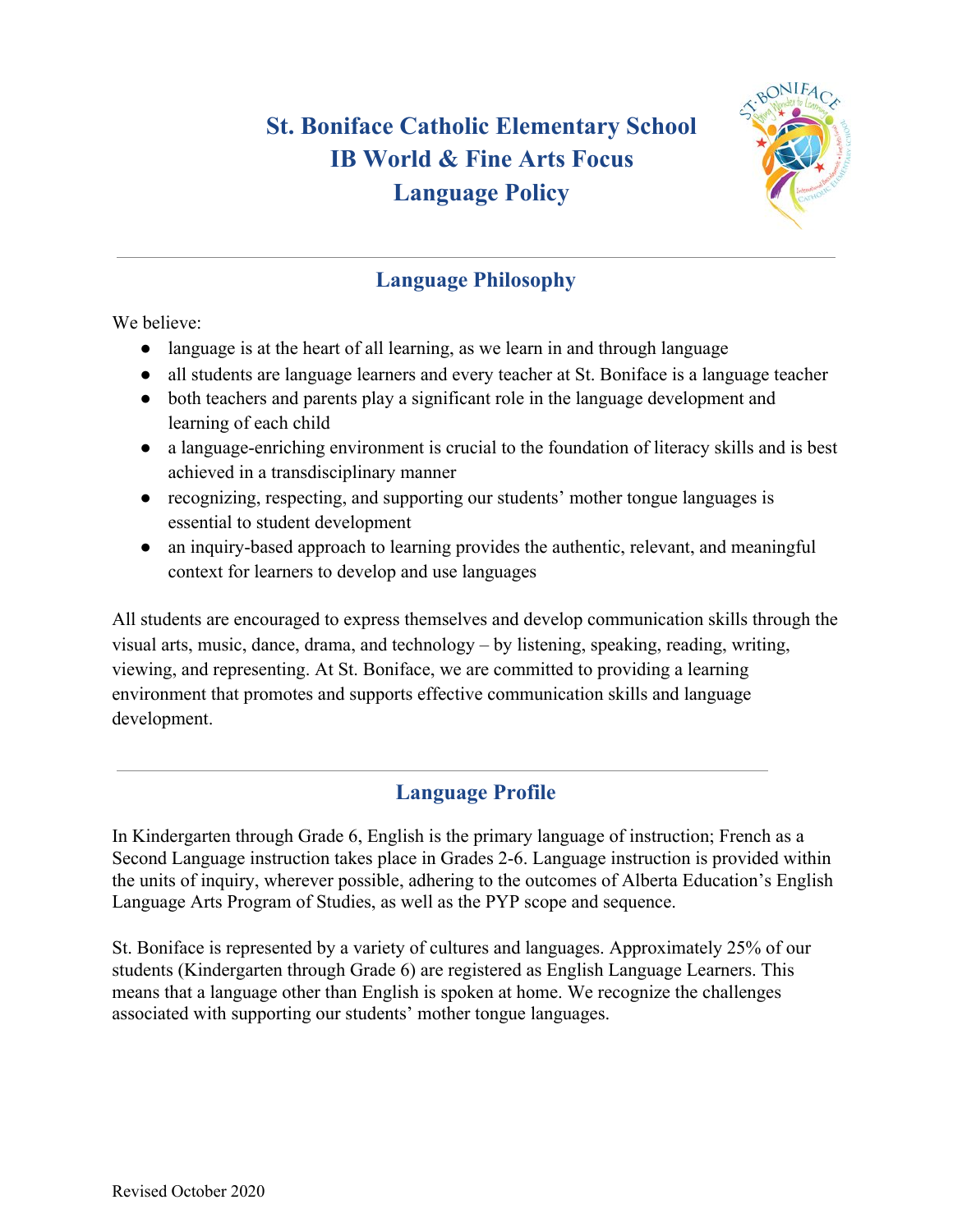### **Mother Tongue Support**

We understand that a strong foundation in one's first language is paramount to the development of a second language and that speaking in one's first language does not affect one's ability to learn a second language. At St. Boniface, we provide many opportunities for the maintenance and support of mother tongue languages. We have a designated ELL consultant provided to us by the Division who provides supports and professional development.

Students who are newcomers to the country are provided with a robust model of support at the Division level. Those students have access to learning resources and are connected to community support through One World … One Centre (our Division program for families newly arrived in Canada). At the school level, students are monitored by an in-school ELL designate, as well as a Division ELL consultant. The ELL designate provides necessary support and guidance, as well as monitoring language learning proficiency through ELL benchmarks. The [benchmarks](http://www.learnalberta.ca/content/eslapb/search.html) were created by Alberta Education; the benchmarks report student proficiency in reading, writing, listening, and speaking. This allows for differentiation in instruction and assessment. Depending on their levels of proficiency, students may access targeted support (individualized or small group) with a learning specialist. All staff members are well-versed in these language proficiency benchmarks and use them for goal-setting.

### **Learning a Language in Addition to Mother Tongue**

#### English Language Scope and Sequence

The St. Boniface scope and sequence for English Language Arts and French as a Second Language is mandated by the Alberta Government. In the [Alberta Program of Studies,](http://www.learnalberta.ca/ProgramOfStudy.aspx?lang=en&ProgramId=404703#) the English Language Arts curriculum follows six strands – listening and speaking; reading and writing; viewing and representing. St. Boniface students are provided with learning engagements which allow them to become confident language learners and communicators – through formal and informal inquiry, exploration, and discovery. Through our programme of inquiry, students are provided with authentic experiences during which they develop their language skills. Wherever possible, language is taught through the relevant and real-world content of the students' current units of inquiry.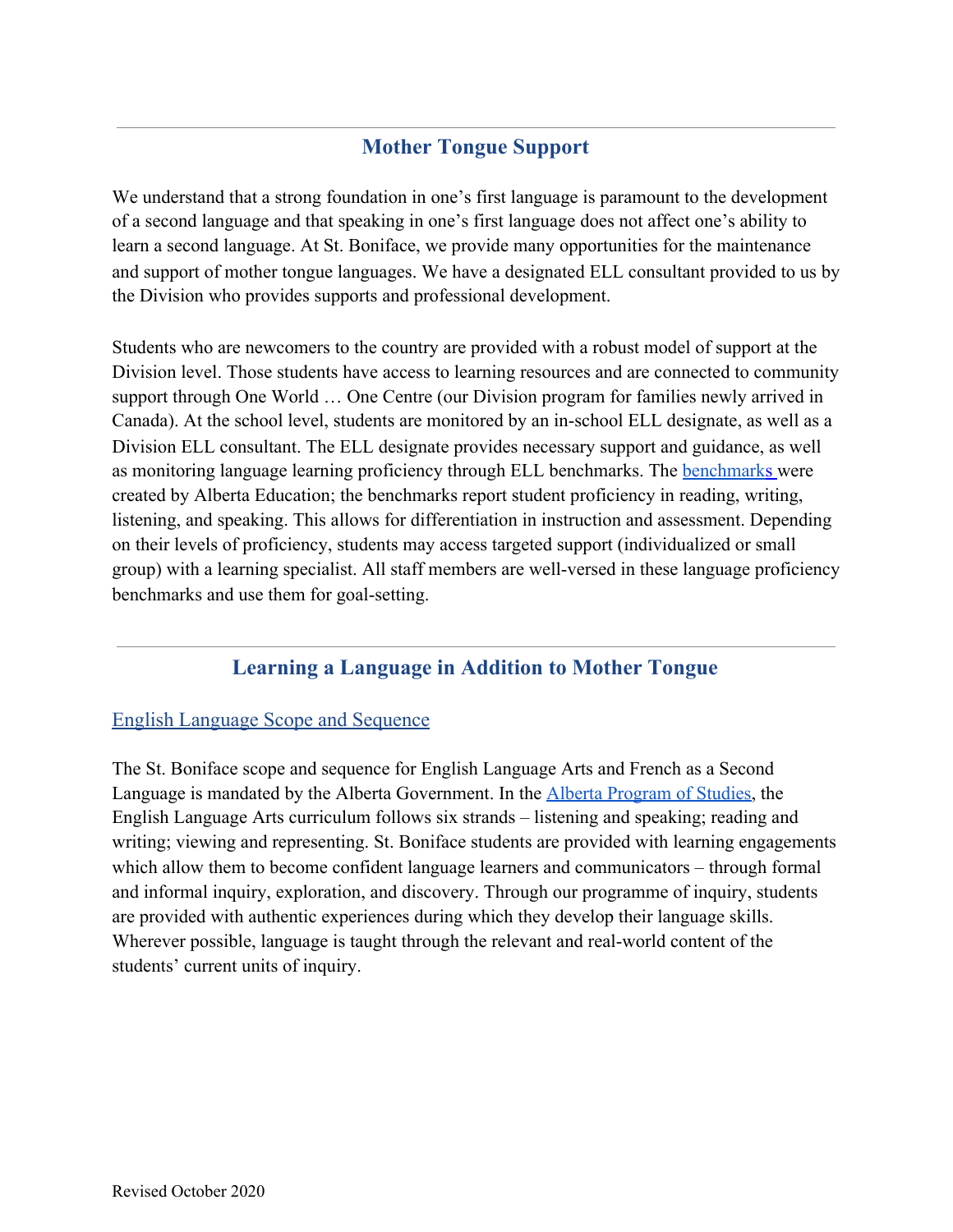#### French Language Learners

The goal of French as a Second Language (FSL) learning at St. Boniface is to develop an understanding in the four areas of language acquisition – listening, speaking, reading, and writing. We also strive to develop an attitude of appreciation for multilingualism. Alberta Education states, "Being able to understand and use French is an important aspect of being Canadian and a global citizen. The learning of a second language involves risk-taking and tolerating the unknown. As a result, second language learners tend to be more flexible and adaptable to new situations, which is an asset in an ever-changing world. Further, the learning of French naturally implies the learning of a culture and, therefore, allows students to recognize, understand and respect cultural diversity in our society and others." (Alberta Learning, 2004: French as a Second Language Nine-year Program of Studies. p. 3). At St. Boniface, an introduction to FSL in Grades 2 and 3 is taught in a contextual manner, with a focus on listening and speaking skills. It is taught by the classroom teacher in alignment with their daily activities and units of inquiry. Students in Grades 4 through 6 follow the Alberta Program of Studies for French as a Second Language.

#### **Language Resources**

We constantly review and monitor our media resources. There is an annual budget that is used to enhance our collection of books that support research, inquiry, first language, and dual languages. We have a library of levelled books in English that all teachers access to use in their classrooms. The books support our grade level planners and provide diversity for language programming. Staff work together to select resources that support student language development in their classrooms.

#### **Professional Development**

Opportunities for professional development for integrated language instruction are provided throughout the year. We are committed to delivering embedded professional development for language learning across the curriculum. Our learning coach and PYP coordinator ensure that staff members receive information on professional development opportunities; provide support within the classroom regarding language learning best practices; and monitor the successful implementation of strategies.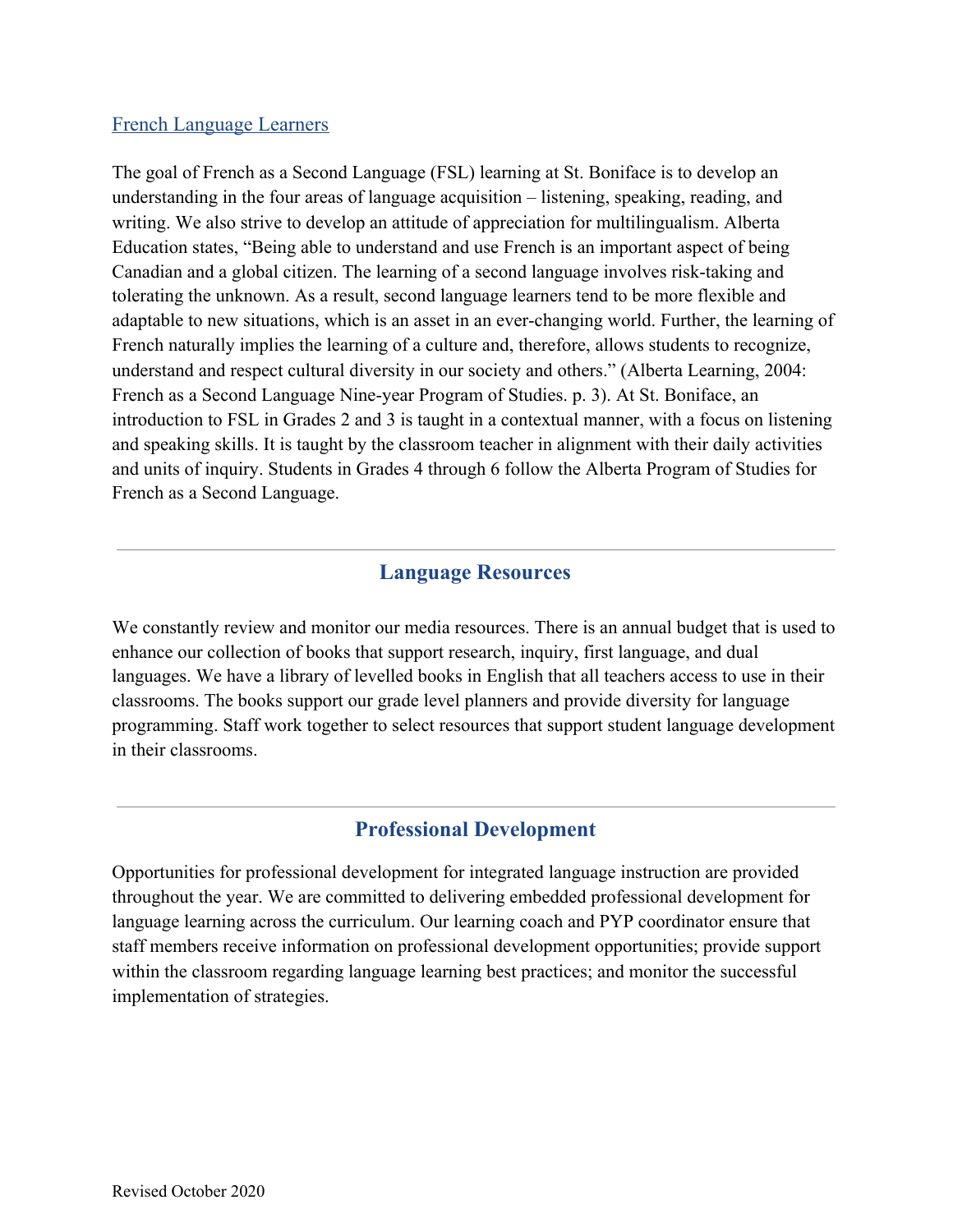### **French as a Second Language Alberta Education Curriculum (Grades 4-6)**

Alberta Education mandates that students in Grades 4-6 follow the [French as a Second Language](https://education.alberta.ca/media/160306/nine_year.pdf) [curriculum](https://education.alberta.ca/media/160306/nine_year.pdf), so there is no school-based scope and sequence for those grades. Classroom timetables in Grades 4-6 include 150 minutes of French as a Second Language instruction each week. FSL is taught either by the classroom teacher or another teacher with French language proficiency. Wherever possible, attempts are made to incorporate meaningful French instruction into the units of inquiry, as well as through daily classroom activities and conversations.

#### **French as a Second Language Scope and Sequence (Grades 2-3)**

Although there is no government-mandated curriculum for FSL instruction in Kindergarten through Grade 3, at St. Boniface, an introduction to French begins in Grade 2. A scope and sequence has been created for teachers to support FSL implementation and integration. In Grades 2 and 3, the focus of FSL instruction is on the development of listening and speaking skills. It is taught by the classroom teacher and aligns with their daily activities and units of inquiry. Much of the FSL instruction in Grades 2 and 3 involves music and kinesthetic learning.

| <b>GRADE 2</b>                                                                                                                                                                                                                                                                                                            | <b>GRADE 3</b>                                                                                                |
|---------------------------------------------------------------------------------------------------------------------------------------------------------------------------------------------------------------------------------------------------------------------------------------------------------------------------|---------------------------------------------------------------------------------------------------------------|
| <b>Introduce basic vocabulary</b>                                                                                                                                                                                                                                                                                         | Review, reinforce, and extend vocabulary from Grade 2                                                         |
| Greetings – les salutations<br>Bonjour. Au revoir. Je m'appelle. Comment t'appelles-tu? Comment<br>ça va? Ça va bien/mal/comme ci, comme ça.                                                                                                                                                                              | Rooms and objects at school – les pièces et les objets à l'école<br>Où est ? Voici le/la/les  Je vais à la/au |
| Colours – les couleurs<br>J'aime  Je n'aime pas  Voici  C'est                                                                                                                                                                                                                                                             | Emotions and feelings - les émotions et les sentiments<br>Bien; mal; comme ci, comme ça                       |
| Calendar concepts and numbers to 31 – concepts du calendrier et<br>les nombres à 31<br>Days of the week - les jours de la semaine<br>Months of the year – les mois de l'année<br>J'ai  ans. Mon anniversaire/ma fête est le trois décembre.                                                                               | Terms for family - les mots pour la famille<br>Ma famille; ta famille                                         |
|                                                                                                                                                                                                                                                                                                                           | Animals - les animaux<br>Les animaux à la ferme, les animaux sauvages, les animaux au zoo                     |
| <b>Action Words</b><br>Incidental throughout Grades 2 and 3, incorporated into daily activities/routines (e.g. physical education classes)<br>sauter, danser, manger, boire, courir, marcher, chanter                                                                                                                     |                                                                                                               |
| IB learner profile – le profil de l'apprenant<br>Inquirers - chercheurs<br>Knowledgeable - informés<br>Thinkers – sensés<br>Communicators - communicatifs<br>Principled – intègres<br>Open-minded – ouverts d'esprit<br>Caring – altruistes<br>Risk-takers - audacieux<br>Balanced – équilibrés<br>Reflective – refléchis |                                                                                                               |